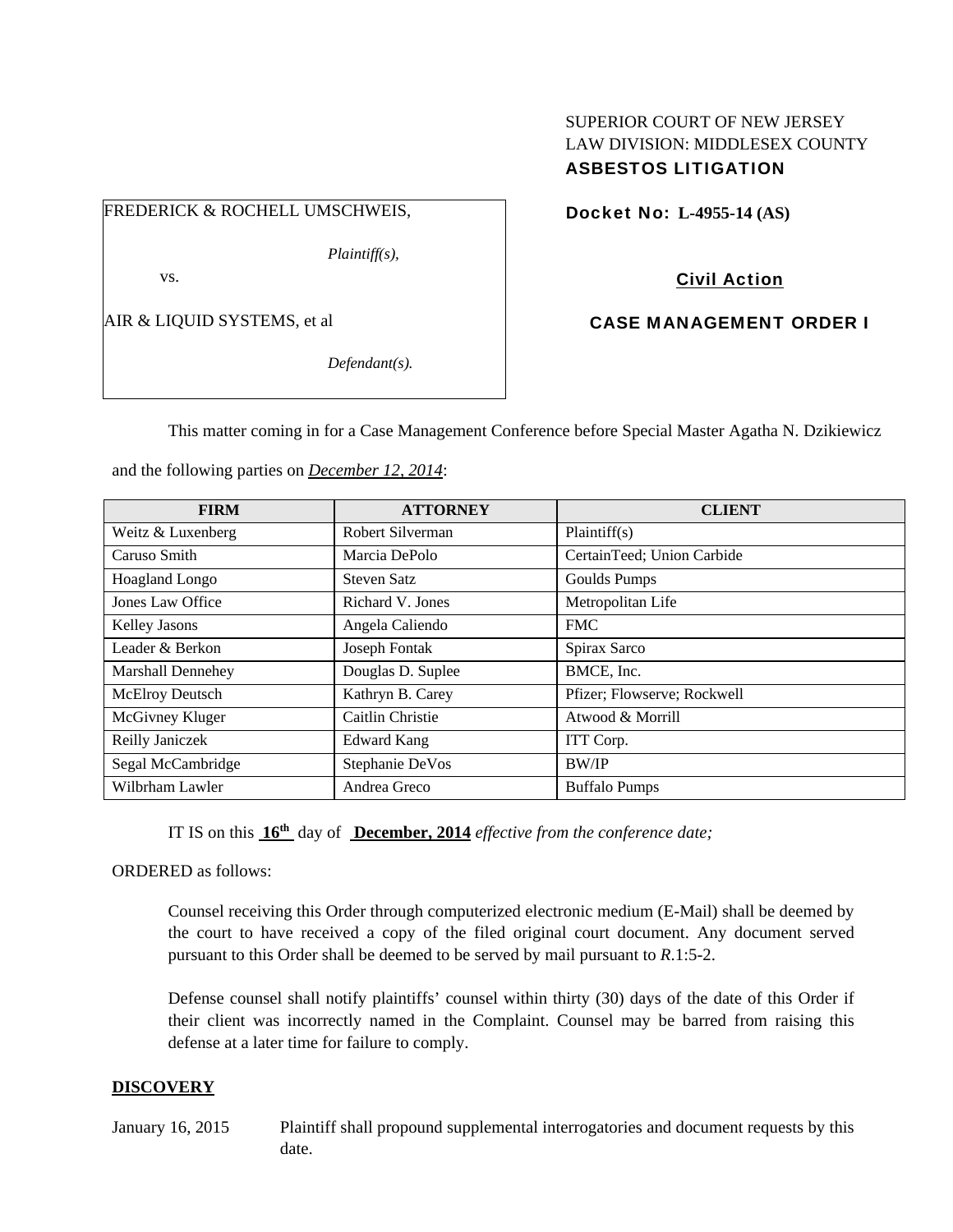| February 16, 2015 | Defendants shall serve answers to supplemental interrogatories and document<br>requests by this date.                                                                                                       |
|-------------------|-------------------------------------------------------------------------------------------------------------------------------------------------------------------------------------------------------------|
| January 16, 2015  | Defendants shall propound supplemental interrogatories and document requests by<br>this date.                                                                                                               |
| February 16, 2015 | Plaintiff shall serve answers to supplemental interrogatories and document requests<br>by this date.                                                                                                        |
| March 6, 2015     | Fact discovery, including depositions, shall be completed by this date. Plaintiff's<br>counsel shall contact the Special Master within one week of this deadline if all fact<br>discovery is not completed. |

## **EARLY SETTLEMENT**

March 6, 2015 Settlement demands shall be served on all counsel and the Special Master by this date.

# **SUMMARY JUDGMENT MOTION PRACTICE**

- April 10, 2015 Summary judgment motions shall be filed no later than this date.
- May 8, 2015 Last return date for summary judgment motions.

## **MEDICAL DEFENSE**

|                   | as all counsel of record) of a joinder in an expert medical defense by this date.                    |
|-------------------|------------------------------------------------------------------------------------------------------|
|                   | any, by this date. In addition, defendants shall notify plaintiff's counsel (as well                 |
| May 22, 2015      | Defendants shall identify its medical experts and serve medical expert reports, if                   |
| February 27, 2015 | Plaintiff is to arrange for the transfer of pathology specimens and x-rays, if any, by<br>this date. |
| February 27, 2015 | Plaintiff shall serve medical expert reports by this date.                                           |

### **LIABILITY EXPERT REPORTS**

- March 31, 2015 Plaintiff shall identify its liability experts and serve liability expert reports or a certified expert statement by this date or waive any opportunity to rely on liability expert testimony.
- May 22, 2015 Defendants shall identify its liability experts and serve liability expert reports, if any, by this date or waive any opportunity to rely on liability expert testimony.

### **EXPERT DEPOSITIONS**

June 12, 2015 Expert depositions shall be completed by this date. To the extent that plaintiff and defendant generic experts have been deposed before, the parties seeking that deposition in this case must file an application before the Special Master and demonstrate the necessity for that deposition. To the extent possible, documents

\_\_\_\_\_\_\_\_\_\_\_\_\_\_\_\_\_\_\_\_\_\_\_\_\_\_\_\_\_\_\_\_\_\_\_\_\_\_\_\_\_\_\_\_\_\_\_\_\_\_\_\_\_\_\_\_\_\_\_\_\_\_\_\_\_\_\_\_\_\_\_\_\_\_\_\_\_\_\_\_\_\_\_\_\_\_\_\_\_\_\_\_\_\_\_\_\_\_\_\_\_\_\_\_\_\_\_\_\_\_